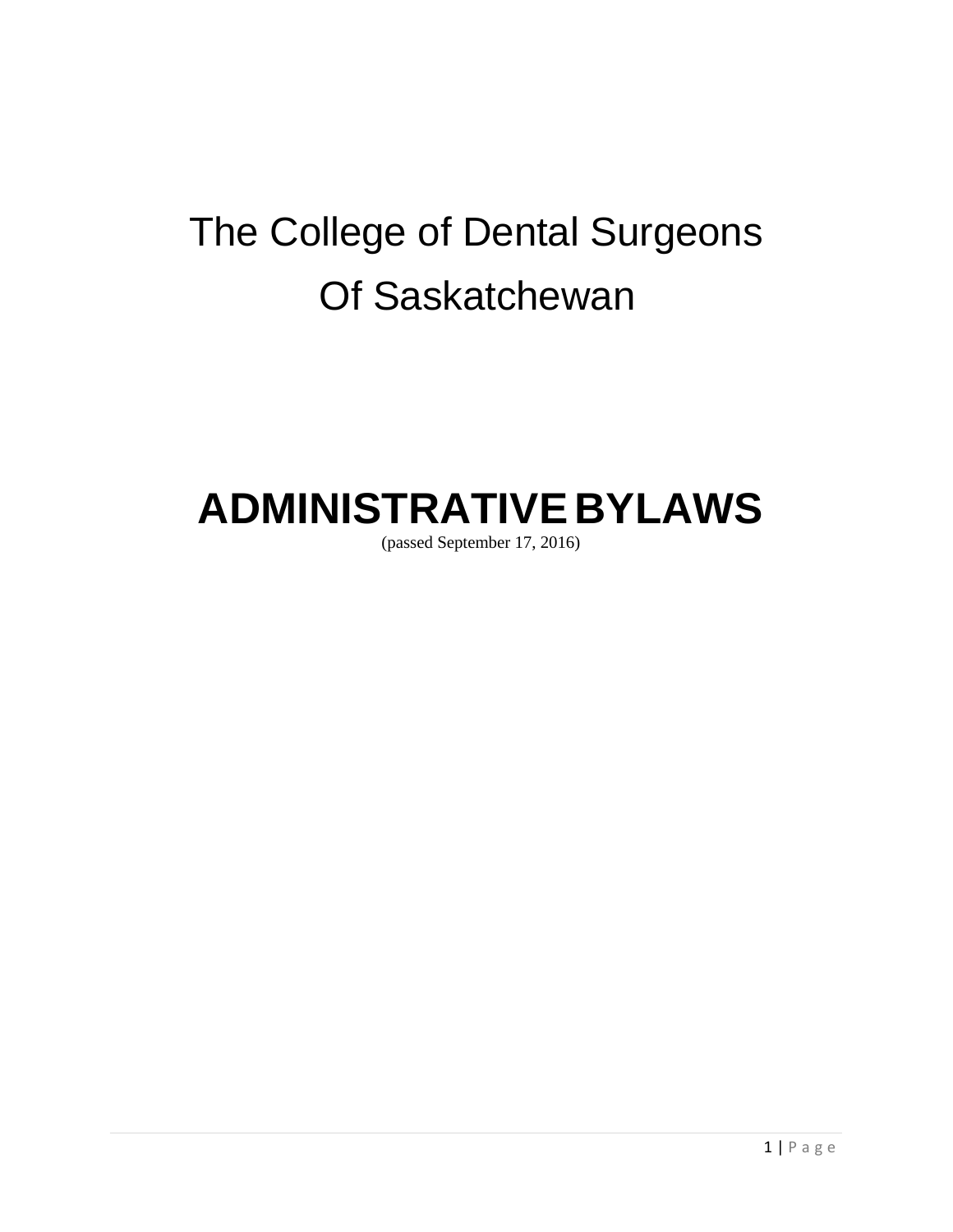## **Table of Contents**

| 1 <sub>1</sub> |  |
|----------------|--|
| 2 <sub>1</sub> |  |
| 3.             |  |
|                |  |
| 1 <sub>1</sub> |  |
| 2 <sub>1</sub> |  |
| 3.             |  |
|                |  |
| 1 <sup>1</sup> |  |
| 2 <sub>1</sub> |  |
| $\mathbf{R}$   |  |
|                |  |
| 1 <sub>1</sub> |  |
| 2 <sub>1</sub> |  |
| 3.             |  |
|                |  |
| 1 <sup>1</sup> |  |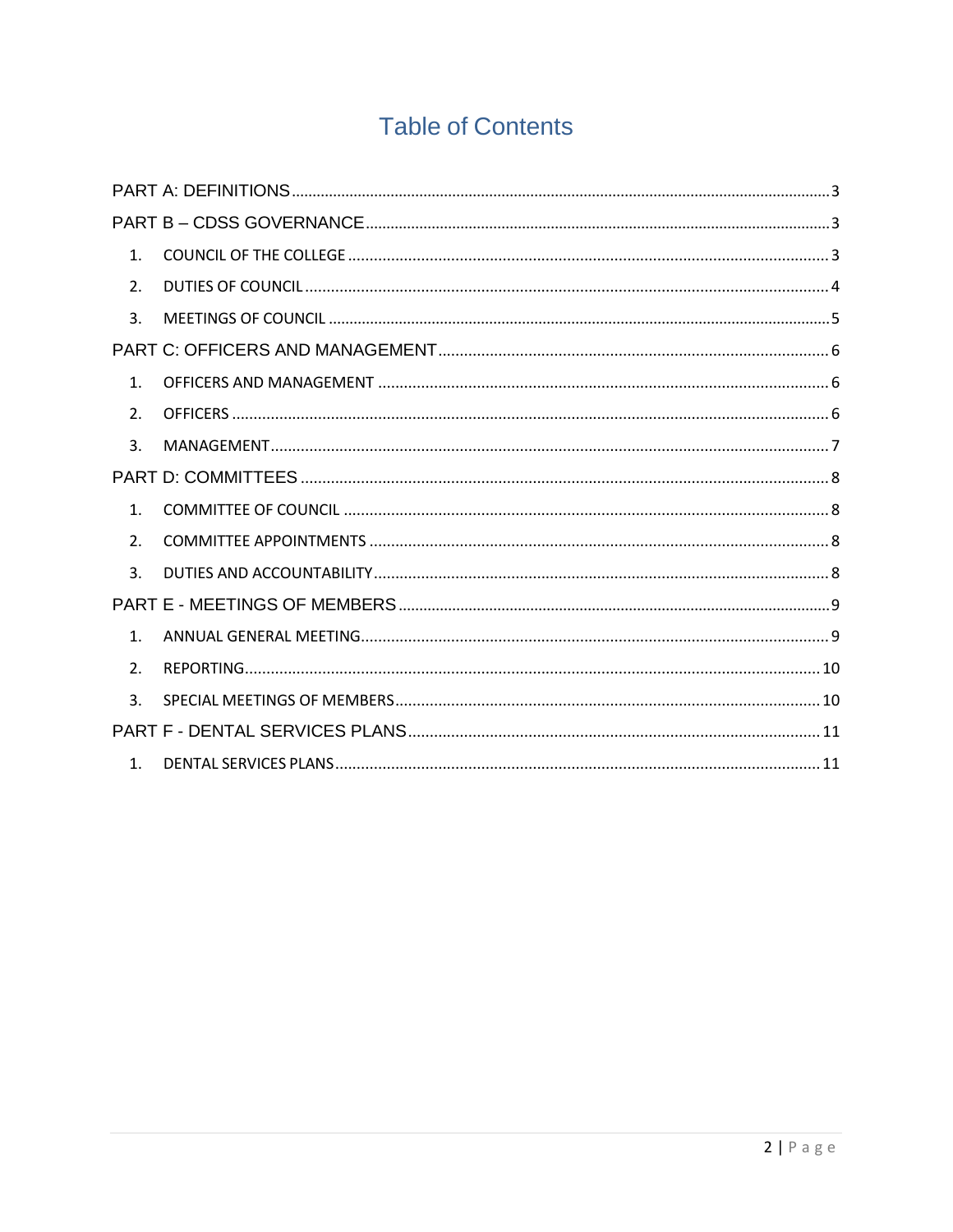## <span id="page-2-0"></span>**PART A: DEFINITIONS**

- **1. Act -** means the Dental Discipline's Act.
- **2. Bylaws -** means, collectively, the Regulatory Bylaws and the Administrative Bylaws of the College of Dental Surgeons.
- **3. CDSS -** means the College of Dental Surgeons.
- **4. College** means the College of Dental Surgeons.
- **5. Council -** means the Board of Directors of the College of Dental Surgeons.
- **6. Director -** means a member of the Board of Directors of the College of Dental Surgeons, elected or appointed in accordance with the Act.
- **7. Policy -** means policy developed by the College of Dental Surgeons.
- **8. Register -** means the list of persons registered with the College of Dental Surgeons that is maintained in accordance with the Dental Discipline's Act.

## <span id="page-2-2"></span><span id="page-2-1"></span>**PART B – CDSS GOVERNANCE**

#### **1. COUNCIL OF THE COLLEGE**

The governance and oversight of the College shall be transacted by a Council of the College.

#### **1.1. Composition of Council**

- A. The Council shall consist of:
	- i. Up to eight members elected by the members of the College; and
	- ii. Three public representatives appointed pursuant to The Act.
- B. Voting members of the Council are the elected members and the duly appointed public members.

#### **1.2. Member Terms**

Elected Council members shall hold office for two years following their election. The President and Governance Committee will monitor member terms with a view to regular turnover to ensure renewal and diversity on Council.

#### **1.3. Officers**

A. The Council shall elect, pursuant to Council policy, a Vice President for one year who shall subsequently become the President elect the next year, and will become the President the year following.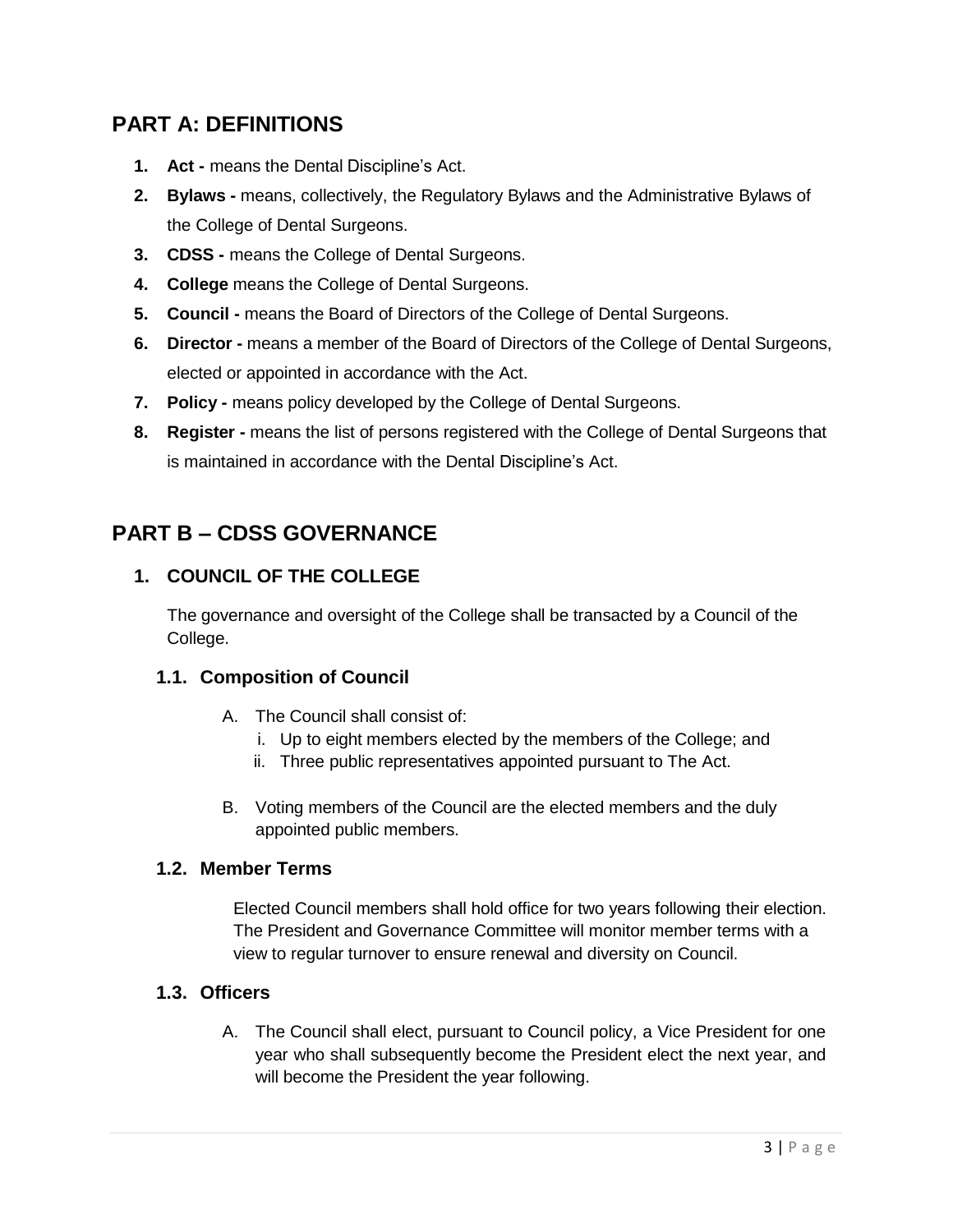- B. The immediate past President shall serve as the Chair of Council meetings until such time as the next past President assumes the position.
- C. The Council Chairperson will not be entitled to vote at Council meetings.

#### **1.4. Election of Members**

- A. The Council shall establish policy for the election of members to Council.
- B. Any vacancy which occurs in the elected membership of Council may be filled as provided for in College policy.

#### <span id="page-3-0"></span>**2. DUTIES OF COUNCIL**

The Council shall govern, manage and regulate the affairs and business of the College, in accordance with the Act and Bylaws, and without restricting the generality of the foregoing shall:

#### **2.1 Establish policies regarding:**

- A. The role of Council
- B. The governance and oversight of CDSS
- C. Member regulation including the certification, registration, conduct and discipline of Members.

#### **2.2 Determine the role and the goals of Council:**

- A. Establish revisions and amendments to the bylaws
- B. Make, adopt or approve Council policies for any purpose authorized under the Act and the Bylaws, with the approval of not less than a two-thirds (2/3) majority of the members of Council

#### **2.3 Annual Audit**

Arrange for an annual audit of the financial statements and make the audited statement available to Members and the public.

#### **2.4 Appoint CEO**

Appoint and oversee a Chief Executive Officer and Registrar to administer the affairs of the College pursuant to the direction of and any limitations prescribed by Council, DDA, the Bylaws, the College Strategic Plan and College policy.

#### **2.5 Attend Annual and Special Meetings**

It shall be the duty of Council members to attend the Annual General and any Special Meetings of the College.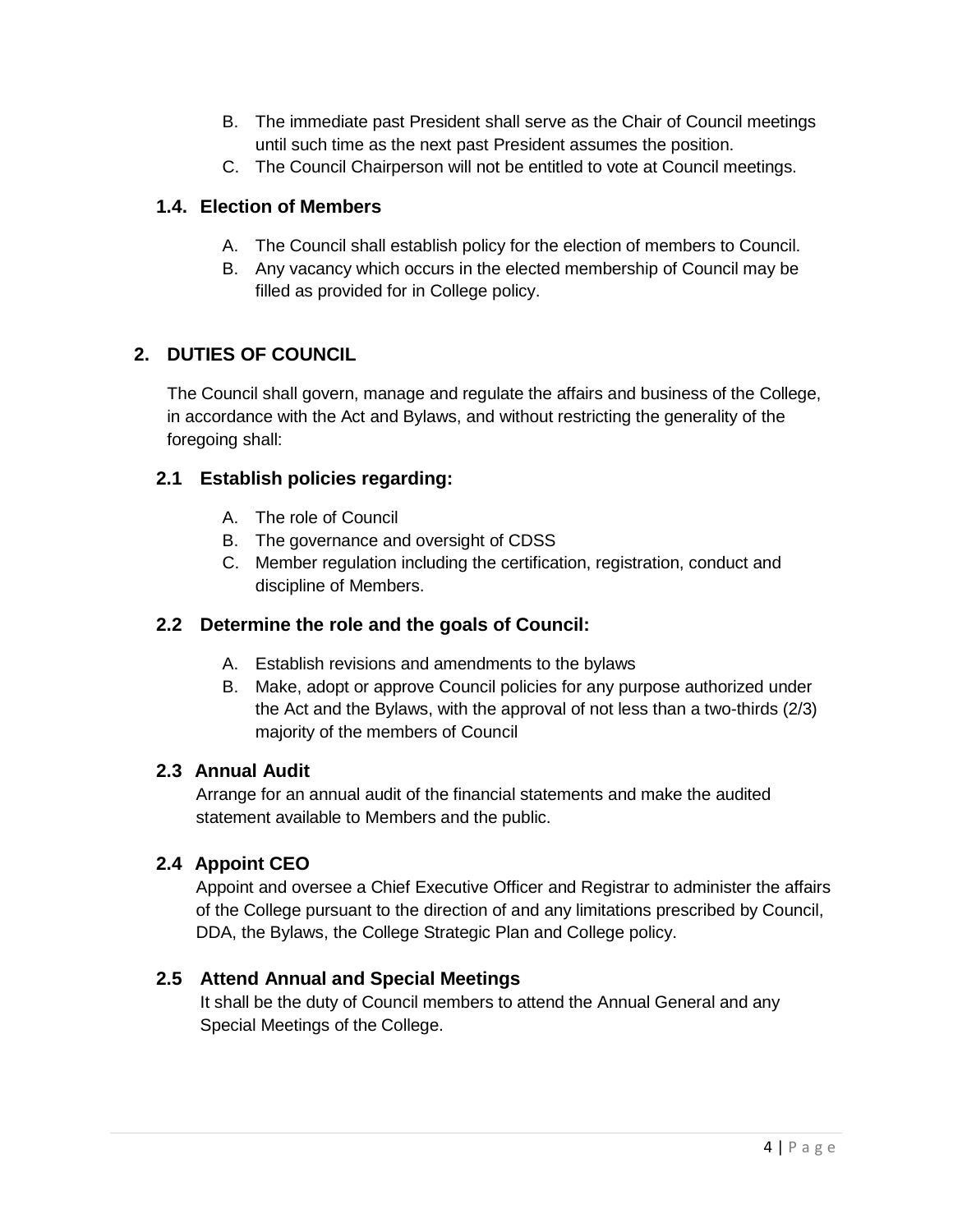#### **2.6 The College may establish fees to be paid for:**

- A. Registration, licensing, permits and services.
- B. Training or educational programs provided to members taking part in them.
- C. Any other purpose relating to the business of the College.

#### **2.7 External Affiliations**

It shall be within the authority of the Council to affiliate the College with the Canadian Dental Regulatory Authorities Federation, the Canadian Dental Association and other like bodies on payment of whatever fee, grant or subsidy is required.

#### **2.8 External Representation**

It shall be the right of Council to appoint a member or members of the College who will represent the College on any board or organization to which the College has representation.

#### **2.9 Confidentiality**

Every Member of Council, officer, member of a committee of Council, and employee of the College shall respect the confidentiality of matters:

- A. Brought before Council.
- B. Brought before a committee.
- C. Dealt with in the course of the employee's employment activities.
- D. Dealt with in the course of members' activities in connection with the College.

#### <span id="page-4-0"></span>**3. MEETINGS OF COUNCIL**

#### **3.1 Meeting Frequency**

- A. The Council shall meet at least four times a year on such dates as are approved by Council, and as set out in an annual calendar.
- B. Additional meetings may be held as deemed necessary by the President in consultation with Council, or any 3 Members of Council with sufficient reason may request a meeting.
- C. While meetings in person are generally preferred, meetings may convene in person or via telephone or other communications facilities as agreed upon by Council.
- **3.2 Quorum -** A quorum of Council shall be the majority of its members.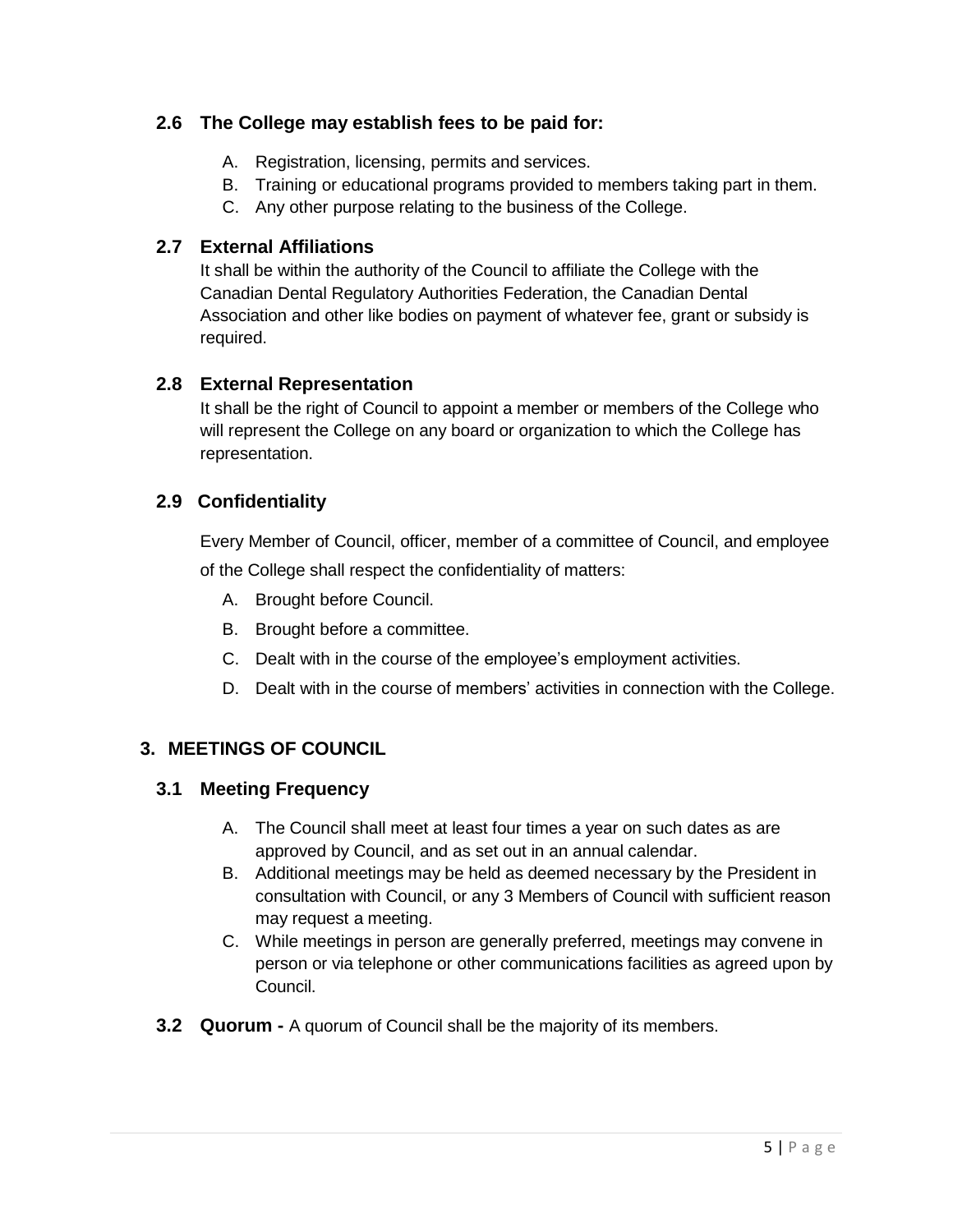#### **3.3 Meeting Rules**

The rules contained in the most current edition of "Sturgis Standard Code of Parliamentary Procedure" shall govern the meeting of the College and of the Council, unless otherwise determined by Council.

#### **3.4 Voting**

- A. Each director shall have one vote. The votes of all directors shall always be of equal weight.
- B. All matters shall be decided by majority vote, unless otherwise provided for in the Act or the bylaws.

#### **3.5 Meeting Attendance**

Directors are expected to attend board meetings. If circumstances require an absence from a meeting, the director will inform the President and will remain responsible for Council meeting matters.

## <span id="page-5-1"></span><span id="page-5-0"></span>**PART C: OFFICERS AND MANAGEMENT**

#### **1. OFFICERS AND MANAGEMENT**

1.1 The elected officers of Council are the President, President Elect and Vice-President.

1.2 The employed officers of Council are the Chief Executive Officer and the Registrar.

#### <span id="page-5-2"></span>**2. OFFICERS**

#### 2.1 **President**

- A. The President shall represent the Council, enforce due observance of the Act and the College Bylaws, and ensure proper governance and administration of the affairs of the College.
- B. The President shall recommend to Council, in consultation with the Governance Committee, the appointment of such committee members and chairs as are deemed necessary.
- C. The President shall have a standing invitation to attend Council Committee meetings.
- D. The President shall perform such other duties as the Act and the College Bylaws require or as the Council may, by resolution, from time to time direct.

#### 2.2 **President Elect**

The President-Elect shall support the President and Vice-President in performing his or her duties, and shall act in the absence of the President.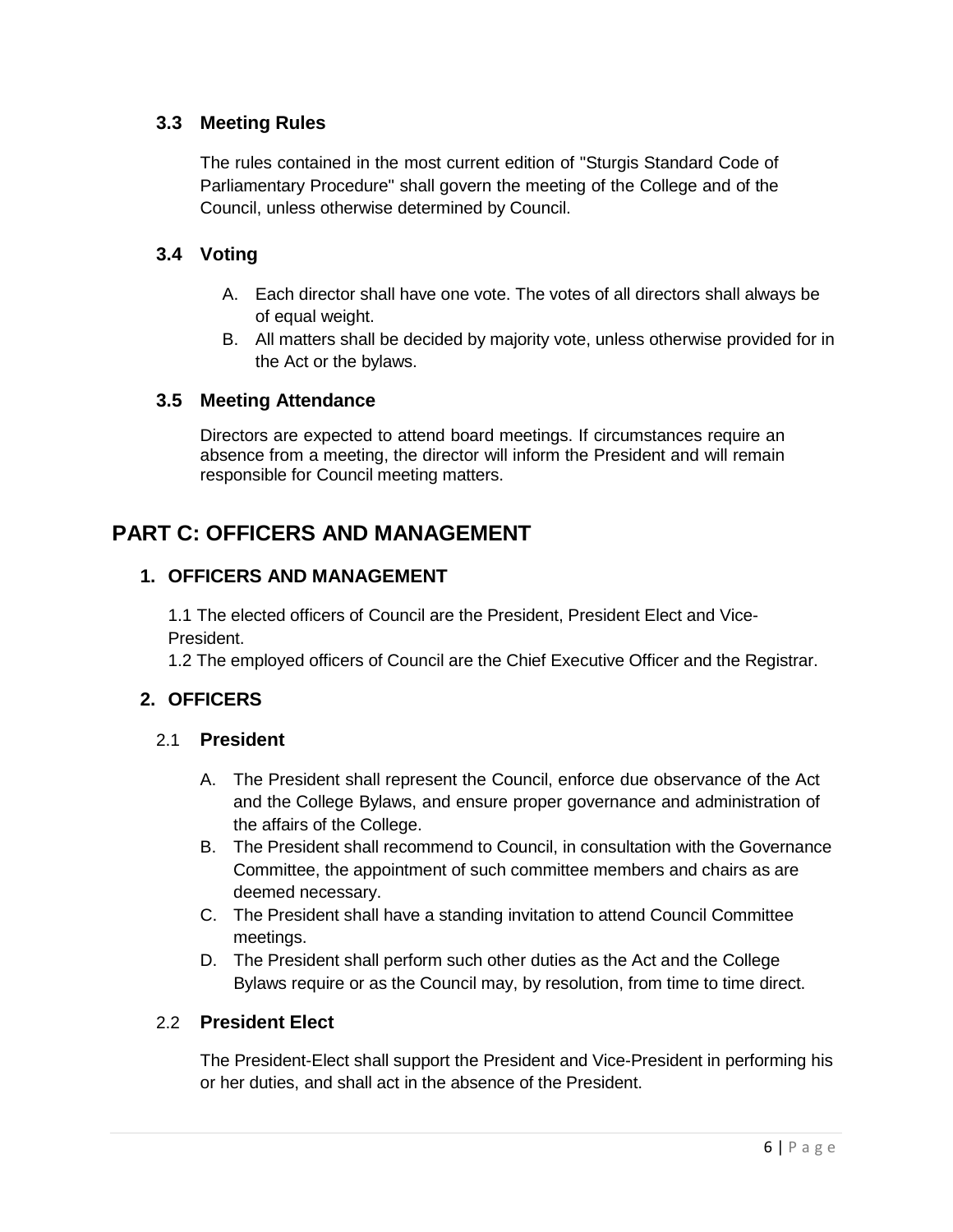#### 2.3 **Vice-President**

The Vice-President shall support the President and President Elect in performing their duties, and shall act in the absence of the President and President Elect.

#### <span id="page-6-0"></span>**4. MANAGEMENT**

#### **3.1 Chief Executive Officer**

The Chief Executive Officer shall be appointed by and accountable to Council and shall be a person with demonstrated evidence of administrative skills and capacity.

The CEO will be responsible for the administration, operation and management of the College, and shall have the following responsibilities:

- A. Carry out the directions and policies established by Council pertaining to the management and administration of the affairs of CDSS.
- B. Act as Registrar unless Council approves the appointment of another person as Registrar.
- C. Manage the financial affairs of College by ensuring complete and accurate accounts are kept; and ensuring regular reporting to Council on strategy, risk, finances and operations.
- D. The Chief Executive Officer will also be responsible for employing and maintaining the College workforce.
- E. Administering the Council policies pursuant to the Act, the Bylaws, the CDSS Strategic Plan and his/her employment contract, including:
	- i. Providing oversight to all College activities and committees.
	- ii. Providing College liaison with partner organizations including: the U of S College of Dentistry; relevant government agencies; regional dental societies; health regions and other provincial and national professional organizations.
	- iii. Providing all records, books, electronic data and other material belonging to the Council or the College, in appropriate condition, to a successor.

#### **3.2 REGISTRAR**

The Registrar will be responsible for:

- A. Issuing licenses and permits.
- B. Maintaining the College Registers.
- C. Signing, with the President, all certificates of membership.
- D. Performing regulatory duties and other duties delegated by Council and those duties pursuant to these bylaws and applicable employment contracts.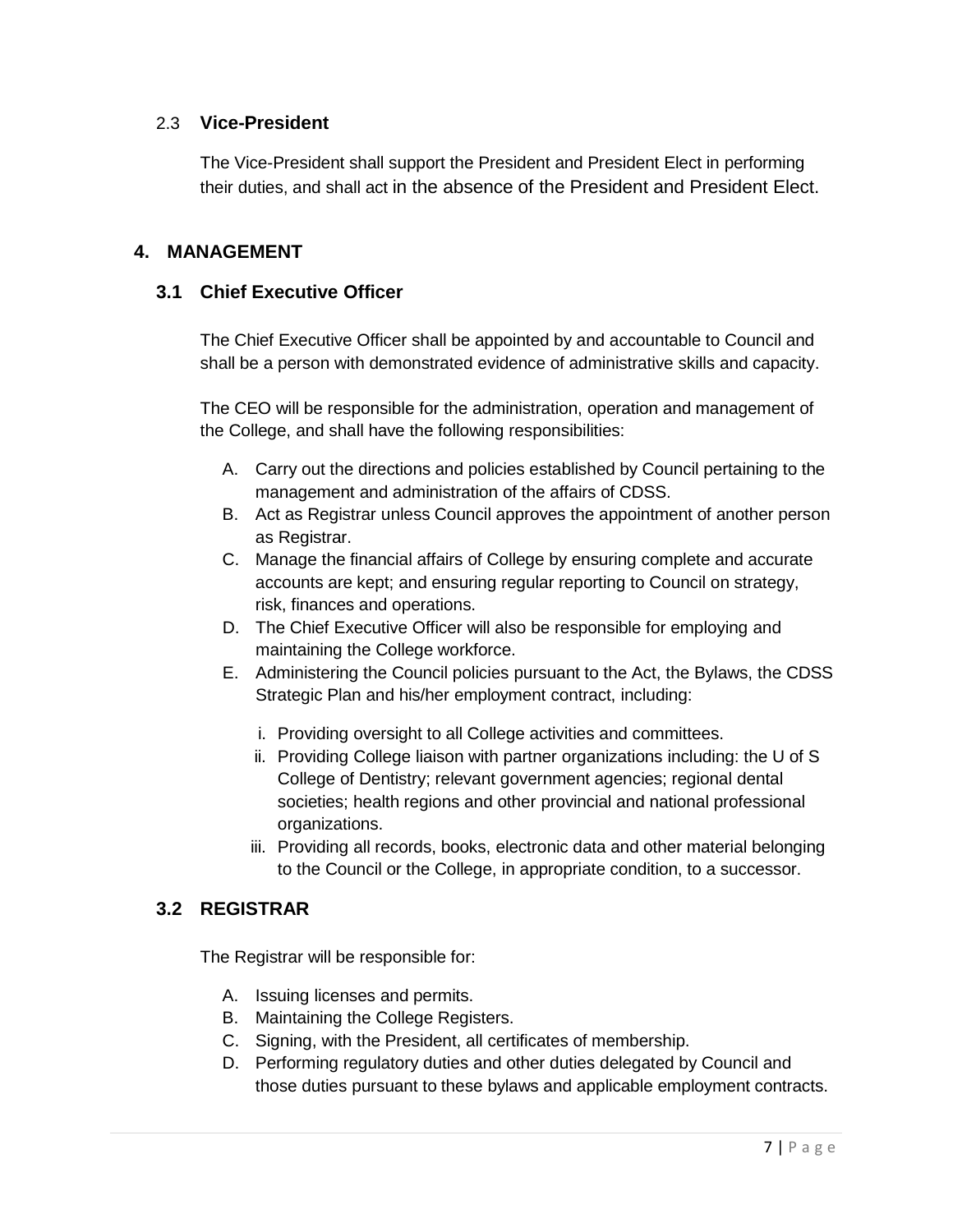E. Providing all records, books, electronic data and other material in the registrar's possession and belonging to the Council or the College, in appropriate condition, to a successor.

## <span id="page-7-1"></span><span id="page-7-0"></span>**PART D: COMMITTEES**

#### **1. COMMITTEE OF COUNCIL**

- **1.1** The Council may appoint such standing committees or ad hoc committees as may be necessary to attend to the business and governance of the College.
- **1.2** Council shall approve terms of reference governing the duties and powers delegated to each committee pursuant to the Act and Bylaws, and the policies and procedures and referencing each committee's mandate.
- **1.3** The President will have a standing invitation to attend meetings of Council committees.

#### <span id="page-7-2"></span>**2. COMMITTEE APPOINTMENTS**

- 2.1. The President, having consulted with the Governance Committee, and in accordance with the Bylaws and Council appointment policy shall recommend to Council the appointment of a chair and members to each of the following committees:
	- A. Statutory Committees
		- a) Discipline Committee
		- b) Professional Conduct Committee
	- B. Council Committees
		- a) Governance Committee
		- b) Quality Assurance Committee
		- c) Human Resources Committee
		- d) Audit Committee
- 2.2. A chair or a member of a committee appointed under this section holds office until the Council approves a replacement.

#### <span id="page-7-3"></span>**3. DUTIES AND ACCOUNTABILITY**

Committee shall, in addition to the duties assigned by the Act and these bylaws, perform any duties assigned by Council.

Each committee shall report to Council at least twice a year or as often as Council may specify.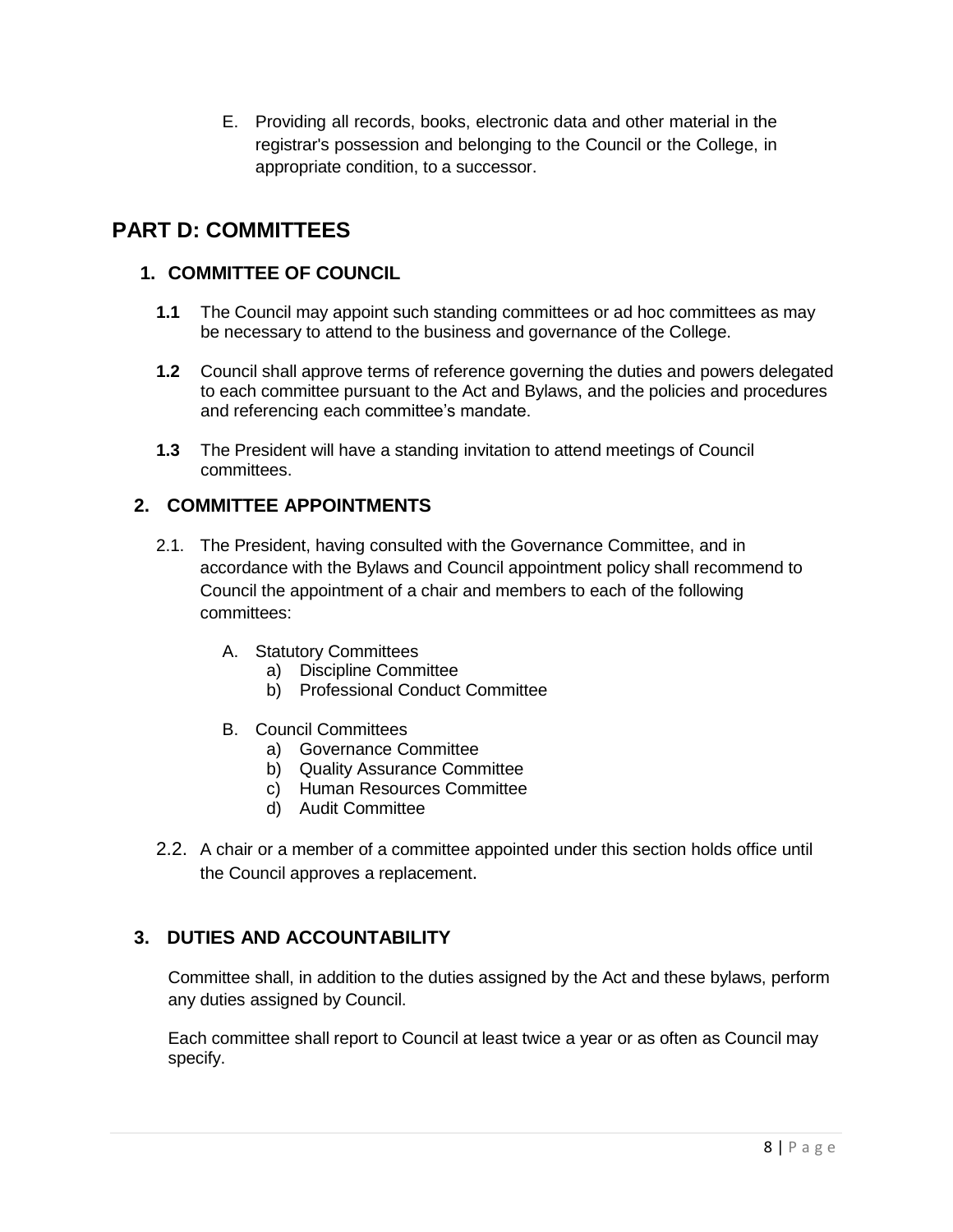#### **3.1 Quorum**

At a meeting of any committee other than the Discipline Committee, a majority of member's present constitutes a quorum.

#### **3.2 Majority Decision**

Unless the Act or these bylaws state to the contrary, a committee may act by majority decision.

### <span id="page-8-1"></span><span id="page-8-0"></span>**PART E - MEETINGS OF MEMBERS**

#### **1. ANNUAL GENERAL MEETING**

- **1.1.** An Annual General Meeting of the College shall be held in each calendar year at a time and place decided upon by Council.
- **1.2. Notice of Meeting -** Notice, which may include electronic notice, of the annual meeting shall be sent to the eligible members of the College at least 30 days prior to the annual meeting, and an agenda of the business to be transacted shall be additionally sent to each member at least 7 days prior to the meeting.
- **1.3. Eligibility to Participate -** All Full Practicing members who are in good standing with the College are entitled to attend the annual meeting of the College with the right to move or second any motion, and to speak and vote on any motion.
- **1.4. Meeting Chair -** The President of the Council shall act as chair of the annual meeting. The President, with the approval of Council, may delegate the role of chair of the annual general meeting to another officer or director of the Council.
- **1.5. Meeting Business -** Council will prescribe the agenda for the meeting and it must include provisions for:
	- A. Approval of the agenda
	- B. Approval of the minutes of the previous annual general meeting
	- C. Report of the President
	- D. Report, if any, of legislated committees
	- E. Reporting on election of Council
	- F. Reporting on changes, if any, to Regulatory bylaws
	- G. Approval of audited financial statements
	- H. Any other business which the Council may so decide
- **1.6.** Resolutions and motions for non binding direction to council may be presented and voted on.
- **1.7. Voting -** Every question, motion, resolution shall, unless otherwise required by the Act or the bylaws, be determined by the majority of the votes cast on the question.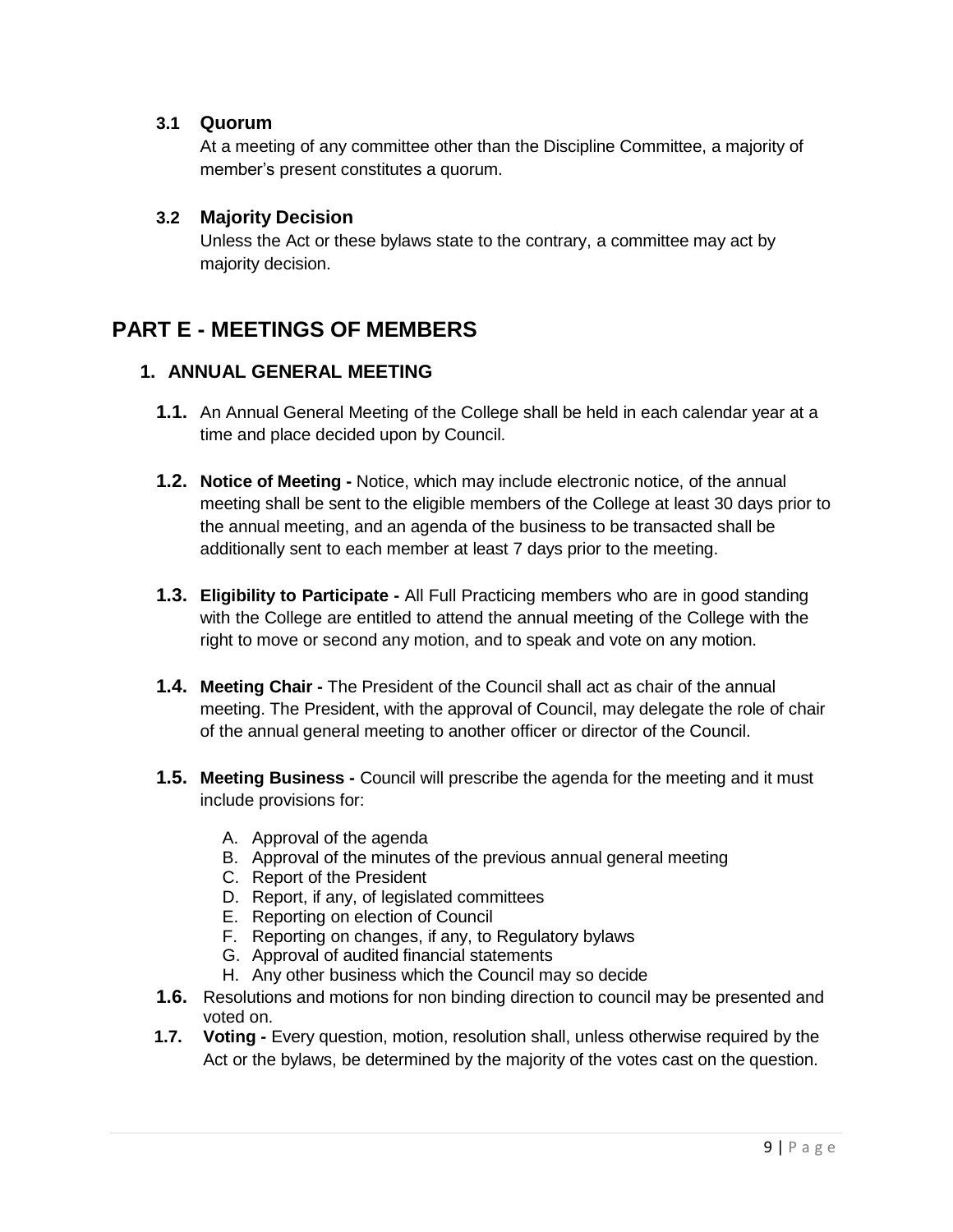- **1.8. Methods of Voting -** The vote may be taken by ballot or by a show of voting cards at the discretion of the President. No proxy voting will be permitted.
- **1.9. Tie Vote** In the event of a tie vote, either by a count of voting cards or ballot vote, the resolution is deemed not to have passed.

#### <span id="page-9-0"></span>**2. REPORTING**

- **2.1.** The Council shall report on its activities of the past year in the Annual Report which is to be presented to the Annual General Meeting.
- **2.2.** The Annual Report will be provided to the Ministry of Health and will be published on the College website immediately following its presentation to the Annual General **Meeting**

#### <span id="page-9-1"></span>**3. SPECIAL MEETINGS OF MEMBERS**

#### **3.1. Calling of Special Meetings**

- A. The Council may call special meetings of the College as required.
- B. The President shall call a special meeting:
	- a. On a requisition signed by three members of the Council, or
	- b. Where the secretary receives a petition signed by twenty-five percent of the voting members of the College.
- C. Notice of any special meeting shall be sent to all members fourteen days before the date set for the meeting.
- D. The special meeting shall be held not more than twenty-one days after receipt of the requisition or petition.

#### **3.2. Business Conducted at a Special Meeting**

The business to be conducted at any special meeting shall be specified in the notice of meeting mailed to the members.

The notice shall state the nature of the business to be considered at the Special General Meeting in sufficient detail to permit the member to form a reasoned judgment thereon and the text of any special resolution to be submitted to the meeting. The business to be transacted at a Special General Meeting of the association will be limited to that specified in the notice.